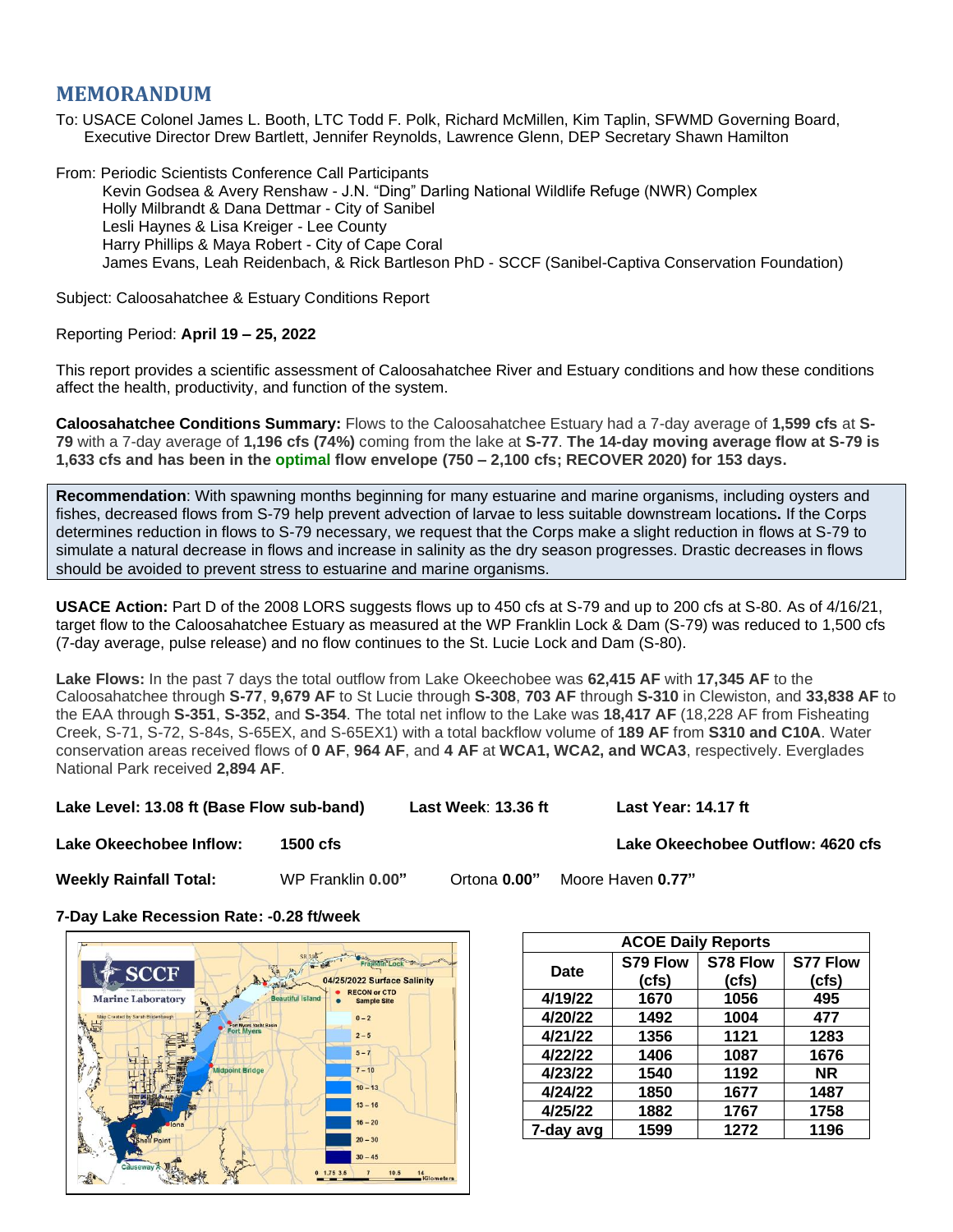### **Caloosahatchee Estuary Page 2 of 3**



| <b>Light Penetration</b>                                             |                   |                                |                  |                                |  |  |  |
|----------------------------------------------------------------------|-------------------|--------------------------------|------------------|--------------------------------|--|--|--|
| <b>Site</b>                                                          | 25% Iz            | <b>Target</b><br><b>Values</b> | <b>Turbidity</b> | <b>Target</b><br><b>Values</b> |  |  |  |
|                                                                      | meters            |                                | NTU              |                                |  |  |  |
| <b>Fort Myers</b>                                                    | <b>ND</b>         | > 1                            | <b>ND</b>        | < 18                           |  |  |  |
| <b>Shell Point</b>                                                   | <b>ND</b>         | >2.2                           | <b>ND</b>        | < 18                           |  |  |  |
| Causeway                                                             | 1.82 <sup>c</sup> | > 2.2                          | 4.6              | < 5                            |  |  |  |
| $25\%$ I= is the depth (=) where impedience (I) is $25\%$ of surface |                   |                                |                  |                                |  |  |  |

*25% Iz is the depth (z) where irradiance (I) is 25% of surface irradiance. Target values indicate the depth of light penetration needed for healthy seagrass.* m measured, c calculated

**Cyanobacteria Status:** On 4/25/22 sampling for cyanobacteria by the Lee County Environmental Lab reported **moderately abundant** cyano-filaments, *Dolichospermum*, and *Microcystis*, at the **Alva Boat Ramp** as visible streaks, and the **Davis Boat Ramp** and the **Franklin Locks** as visible streaks with accumulation.

**Upper Estuary Conditions:** The 30-day average surface salinity at the Fort Myers Yacht Basin was **2.7 psu**, within the suitable range for tape grass.

**Lower Estuary Conditions:** The average salinity at Shell Point RECON was **27 psu**, within the optimal range for oysters and seagrasses.

| <b>Monitor Site</b>           | Salinity (psu) <sup>a</sup> | Diss $O2$    | <b>FDOM</b> | Chlorophyll   |
|-------------------------------|-----------------------------|--------------|-------------|---------------|
|                               | [previous week]             | $(mg/L)^b$   | $(gsde)^c$  | $(\mu g/L)^d$ |
| <b>Beautiful Island</b>       | $0.2 - 0.7$ [0.2 - 0.4]     | -------      | 201         |               |
| <b>Fort Myers Yacht Basin</b> | $1.9 - 7.0$ [1.2 - 3.9]     | -------      | 153         | -------       |
| <b>Shell Point</b>            | -------- [--------]         | -------      | 50.0        | -------       |
| <b>McIntyre Creek</b>         | $30.1 - 33.7$ [31.7 - 33.5] | $3.0 - 11.3$ | --------    |               |
| <b>Tarpon Bay</b>             | $29.5 - 33.1$ [31.7 - 33.7] | $4.6 - 8.3$  | -------     |               |
| <b>Wulfert Flats</b>          |                             | --------     | -------     | -------       |

#### **Water Quality Conditions**

**Red values are outside of the preferred range.**

**<sup>a</sup> Salinity target values: BI < 5, FM < 10, SP = 10 – 30**

**<sup>b</sup> Dissolved O<sup>2</sup> target values: all sites > 4**

**<sup>c</sup> FDOM target values: BI < 70, FM < 70, SP < 11**

**<sup>d</sup> Chlorophyll target values: BI < 11, FM < 11, SP < 11** 

**<sup>s</sup> Single sonde lower and surface layer or surface grab lab measurement**

**------- no data**

**Red Tide:** On 4/22/22, the FWC reported that the red tide organism, *Karenia brevis* was observed at background concentrations in Manatee County and offshore of Monroe County.

**Wildlife Impacts:** In the past week (4/19 – 4/25), the CROW wildlife hospital on Sanibel received 3 toxicosis patients: 3 double crested cormorants (3 still at CROW).